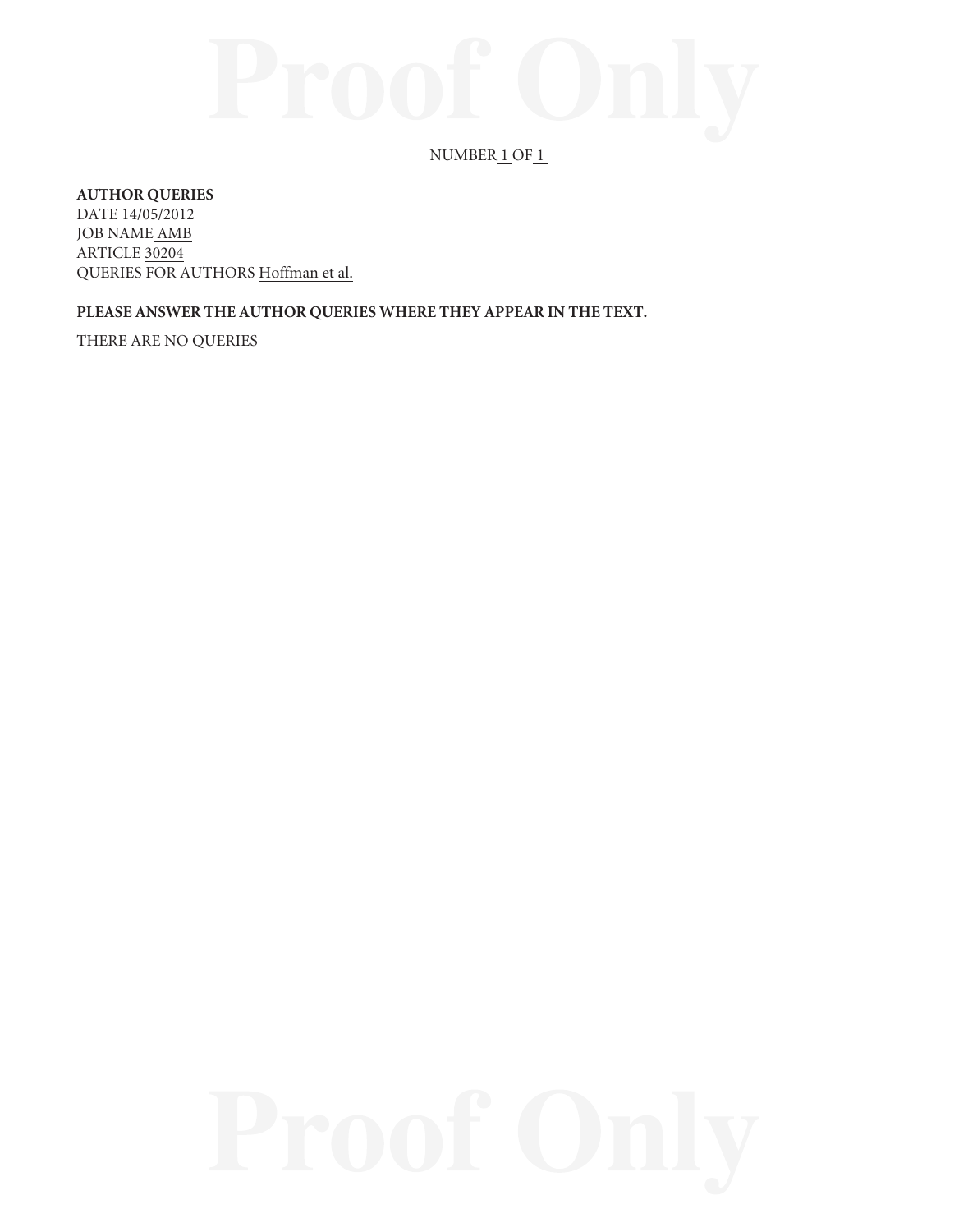# **Synonymy of** *Sonorella rosemontensis* **Pilsbry 1939 with** *Sonorella walkeri walkeri* **Pilsbry and Ferriss, 1915 (Pulmonata: Helminthoglyptidae) from the Santa Rita Mountains, Arizona, U.S.A.**

# James E. Hoffman<sup>1</sup>, Lance H. Gilbertson<sup>2</sup>, and Robert S. Fritz<sup>3</sup>

1 12450 S. Saladom Road, Tucson, Arizona 85736, U.S.A.

<sup>2</sup> Museum Associate, Natural History Museum of Los Angeles County, Malacology Section, 900 Exposition Boulevard, Los Angeles, California 90007, U.S.A.

<sup>3</sup> WestLand Resources, Inc., 4001 East Paradise Falls Drive, Tucson, Arizona 85712, U.S.A.

Correspondence, Robert S. Fritz: rfritz@westlandresources.com

**Abstract:** In the northern Santa Rita Mountains, Pima County, Arizona, there are three named species of the helminthoglyptid landsnail *Sonorella* Pilsbry, 1900: *Sonorella magdalenensis* (Stearns, 1890), *S. walkeri walkeri* Pilsbry and Ferris, 1915, and *S. rosemontensis* Pilsbry, 1939. Of these taxa, Pilsbry (1939) originally named *S. rosemontensis* based on shell characters alone. Later, he dissected and described the reproductive organs from a specimen preserved in alcohol that was collected at a location different from the type locality. Subsequently, Walter B. Miller collected two snails, calling them *S. rosemontensis,* because they were collected at Pilsbry's *S. rosemontensis* locality. He noted that their male genitalia did not resemble those described by Pilsbry; rather, they closely resembled those of *S. w. walkeri*. Our examination of shell and reproductive anatomies of snails from the *S. rosemontensis* type locality near the north end of the Santa Rita Mountains, as well as specimens in the Santa Barbara Museum of Natural History collection lead us to conclude that snails previously referred to as *S. rosemontensis* are synonymous with *S. w. walkeri*, and that in his original description of the reproductive anatomy of *S. rosemontensis,* Pilsbry mistakenly dissected a specimen of *S. magdalenensis*.

**Key words:** talus snails, land snail, Santa Rita Mountains, verge, anatomy

*Sonorella rosemontensis* H. A. Pilsbry, 1939 was described in error. The reproductive anatomy, as drawn by Pilsbry (1939), does not match the anatomy of snails subsequently collected from the type locality and no other collections of snails that we are aware of contain specimens resembling Pilsbry's description. The correct depiction of the reproductive tract of a snail collected from the *S. rosemontensis* type locality appears on page 260 of Walter B. Miller's doctoral dissertation (Miller 1967). Miller's drawing of the reproductive tract of *S. rosemontensis* does not appear to differ in any significant way from that of *S. walkeri walkeri* Pilsbry and Ferriss, 1915 (Miller 1967: 260).

Pilsbry (1939) named *Sonorella rosemontensis* based on a shell that he originally described as a range extension of *S. hesterna* Pilsbry and Ferriss, 1923 (Pilsbry and Ferriss 1923, Bequaert and Miller 1973). The internal anatomy was disregarded as an identifying characteristic since *S. hesterna* was known only from shells at its original locality. Shell size and embryonic sculpture seemed the same as those of *S. hesterna*  in the nearby Rincon Mountains.

Later, Pilsbry (1939) seems to have mistakenly dissected the genitalia from a different species of *Sonorella*, which he describes as being, "very closely related to *S. arida* Pilsbry and Ferriss, 1939, the genitalia being of the same general

character…". *Sonorella arida*, *S. tumamocensis* Pilsbry and Ferriss, 1915, and *S. linearis* Pilsbry and Ferriss, 1923 were synonymized with *Sonorella magdalenensis* (Stearns, 1890) by Miller (1967). Pilsbry apparently confused the shell of the specimen he dissected with that of *S. hesterna*, which are very similar to the shells of *S. walkeri,* as they are in the same *Sonorella* complex (*S. hachitana* Dall, 1985) (Bequaert and Miller 1973). Furthermore, Pilsbry (1939: 349) went on to say, "It [*Sonorella rosemontensis*] was formerly considered to be identical with *S. hesterna*, but the well developed threads of the embryonic shell apparently indicate a different species. Were it not for the very different verge, this form would hardly be separated from *S. walkeri*." Thus, Pilsbry was well aware of the distinct features of the animal he dissected, which resembled two different known species.

This disparity in reproductive structures of the specimens that Walter B. Miller collected at the type locality of *Sonorella rosemontensis*, compared to the description and drawings in Pilsbry (1939) was first noted by Miller (Miller 1967: 70). He states: "The genitalia … are not at all those of the [*Sonorella*] *tumamocensis* group [*i.e.*, *Sonorella magdalenensis*]. Instead, they resemble those of *S. walkeri*. The penis is very short and thin as is [*Sonorella*] *walkeri*…". Miller goes on to say that: "It is probable that he [Pilsbry] dissected a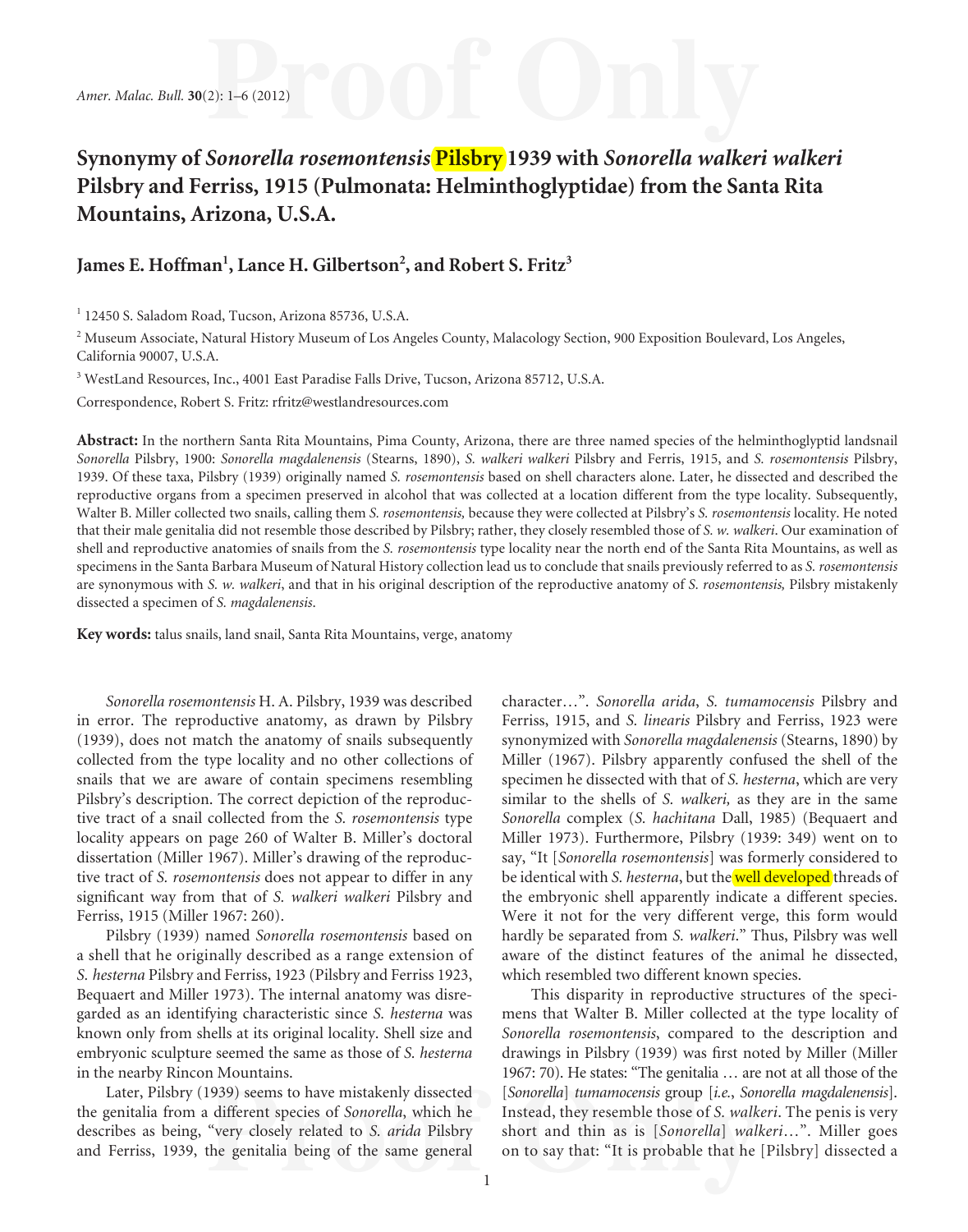

**Figure 1.** Map of collection sites of *Sonorella walkeri* (= *S. rosemontensis*) and *S. magdalenensis* in the Santa Rita Mountains. Numbers beside symbols indicate museum numbers, WestLand collection numbers, or Ferriss' stations.

specimen of *S. tumamocensis linearis* by mistake. I have dissected an adult specimen of [*S.*] *rosemontensis* and find the genitalia to be as described above… *S. rosemontensis* is closely related in all respects to *S. walkeri.*"

Pilsbry (1939) did not describe the collection locality of *Sonorella rosemontensis* in any greater detail than: "Northern end of the Santa Rita Mountains near Rosemont." However, examination of the collection localities for *S. hesterna* in the Santa Rita Mountains, show that snails were collected from "above … Rosemont Camp" (Ferris' Station 48), at a saddle overlooking Helvetia (Station 50), and on a talus slope south

of Greaterville, Arizona (Station 52; Ferriss' Collection Notes 1917-18; Pilsbry and Ferriss, 1923). Examination of collections at The Academy of Natural Sciences of Philadelphia (ANSP) showed that the holotype of *S. rosemontensis* was collected at Ferriss' station 49, on the east side of the divide, and consists of a single shell (ANSP166642). Pilsbry then dissected a snail from station 50, on the west side of the divide, calling it the paratype (ANSP118058). This paratype contains a dried up alcoholic specimen, and station 50 is the only station in the north end of the Santa Rita Mountains where Ferriss collected live snails (Ferriss' collection notes 1917-18). This evidence strongly suggests that Pilsbry used the shell collected at one location and the reproductive anatomy from another to describe *S. rosemontensis.*

In Miller (1967) and Bequaert and Miller (1973) *Sonorella walkeri* and *S. rosemontensis* are listed as separate species, though they are described as being very similar. In a later report to the U. S. Fish and Wildlife Service on invertebrates of the Rosemont area, Miller (1978) wrote: "Careful examination of shells and reproductive anatomies revealed no significant difference [of *S. rosemontensis*] from *S. walkeri* Pilsbry and Ferriss, which is common further south…" He went on to say "It is the opinion of the author that *S. rosemontensis* is at least conspecific with *S*. *walker*i and may possibly be a synonym."

The purpose of this paper is to present the results of an analysis of specimens from Miller's collection of the reproductive anatomies of *Sonorella*

species collected in the type location of *Sonorella rosemontensis* and to present an analysis of the reproductive anatomies of specimens recently collected at the same location. Together, these analyses provide evidence that *S. rosemontensis* was named in error and is synonymous with *Sonorella walkeri*.

#### **MATERIALS AND METHODS**

Species considered in this study are: *Sonorella magdalenensis*  (Stearns, 1890); *S. walkeri walkeri* Pilsbry and Ferriss,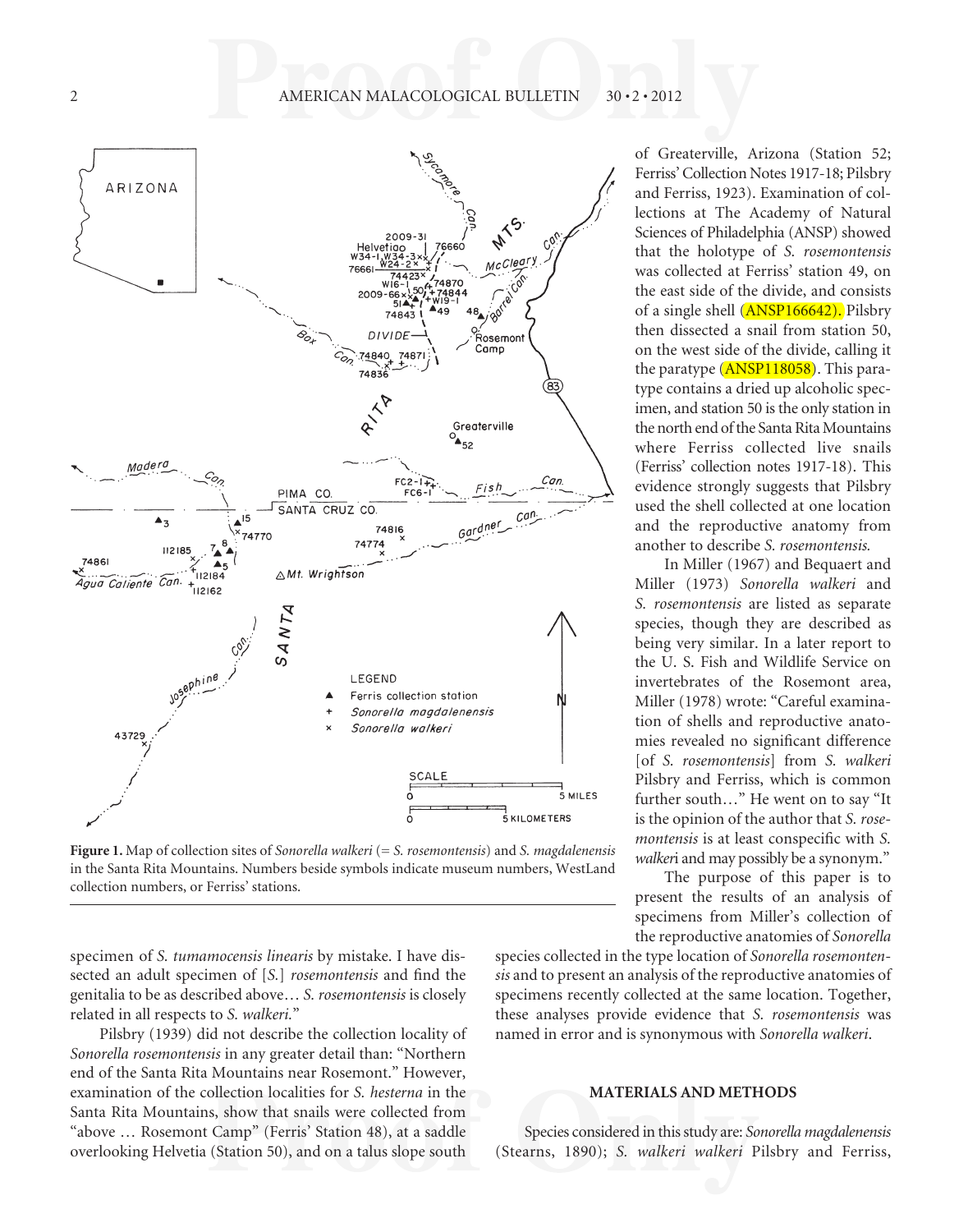**Table 1.** Lengths of measurements of the genital organs of *Sonorella rosemontensis*, *S. walkeri*, and *S. magdalenensis* (= *S. tumamocensis*), Walter B. Miller Collection, Santa Barbara Museum of Natural History and results of measurements taken on slides of reproductive tracts of *Sonorella* spp. we collected at the north end of the Santa Rita Mountains to the nearest 0.1 mm.

| Number                         | Species name     | Verge (mm)  | Vagina (mm)  | Penis (mm)   |
|--------------------------------|------------------|-------------|--------------|--------------|
| A. Walter B. Miller Collection |                  |             |              |              |
| 74923A                         | S. rosemontensis | 1.3         | 5.1          | 2.7          |
| 76661                          | S. rosemontensis | 2.9         | 9.4          | 3.9          |
|                                | Mean $(N)$       | 2.1(2)      | 7.2(2)       | 3.3(2)       |
|                                | Range            | $1.3 - 2.9$ | $1.5 - 9.4$  | $2.7 - 3.9$  |
| B. Walter B. Miller Collection |                  |             |              |              |
| 74770                          | S. walkeri       | 1.2         | 8.3          | 3.3          |
| 74774B                         | S. walkeri       | 3.3         | 1.2          | 4.4          |
| 74795B                         | S. walkeri       | 2.0         | 5.3          | 3.1          |
| 74795C                         | S. walkeri       | $\bullet$   |              | 4.0          |
| 4795D                          | S. walkeri       | 2.4         | 9.9          | 3.9          |
| 74876C                         | S. walkeri       |             |              | 4.0          |
| 77219                          | S. walkeri       | 2.8         | 9.9          | 3.4          |
| 74876D                         | S. walkeri       | 2.0         |              | 3.4          |
| 74876E                         | S. walkeri       | 2.0         | 4.5          | 4.5          |
| 74876F                         | S. walkeri       | 2.3         |              | 4.3          |
|                                | Mean $(N)$       | 2.2(8)      | 8.3(6)       | 3.8(10)      |
|                                | Range            | $1.2 - 3.3$ | $1.2 - 9.9$  | $3.1 - 4.5$  |
| C. WestLand Collection         |                  |             |              |              |
| $W34-1$                        | S. walkeri       | 1.2         | 5.8          | 3.2          |
| W24-2                          | S. walkeri       | 1.5         | 7.5          | 3.2          |
| W23-4                          | S. walkeri       | 1.3         | 9.5          | 2.0          |
| W34-3                          | S. walkeri       | 1.5         |              | 2.8          |
| $FC2-1$                        | S. walkeri       | 1.2         |              |              |
|                                | Mean $(N)$       | 1.3(5)      | 7.6(3)       | 2.8(4)       |
|                                | Range            | $1.2 - 1.5$ | $5.8 - 9.5$  | $2.0 - 3.2$  |
| D. Walter B. Miller Collection |                  |             |              |              |
| 74739                          | S. tumamocensis  | 4.1         | 9.3          | 10.2         |
| 74742(3)                       | S. tumamocensis  | 4.3         | 3.5          | 10.4         |
| 74742 (2)                      | S. tumamocensis  | 4.4         |              | 10.2         |
| 74742                          | S. tumamocensis  | 4.7         | 15.3         | 9.8          |
| 77453H                         | S. magdalenensis | 6.4         | 17.9         | 14.7         |
|                                | Mean $(N)$       | 4.8(5)      | 11.5(4)      | 11.1(5)      |
|                                | Range            | $4.1 - 6.4$ | $3.5 - 17.9$ | $9.8 - 14.7$ |
| E. WestLand Collection         |                  |             |              |              |
| $E12-1$                        | S. magdalenensis | 10.5        | 7.5          | 19.0         |

Helvetia, Arizona. Specimens in 2008 and 2009 were collected from the northern Santa Rita Mountains in the vicinity of Helvetia (Figure 1), the locality of the *Sonorella rosemontensis* type specimen. Additionally, eight snails were collected in 2011; four from the west side of the divide and one from the east side of the divide and three from the mountains near Fish Creek (Figure 1). Second, we studied material that was part of Miller's mounted reproductive tracts and shells of *S. rosemontensis*, *S. walkeri*, and *S. magdalenensis*; part of the Walter B. Miller Collection at the Santa Barbara Museum of Natural History (SBMNH), Santa Barbara, California.

Eight living snails were drowned and their bodies were removed from their shells. Reproductive organs were dissected free of the other organs, stained with Delafield Hematoxylin and Eosin B and mounted on slides in the manner described by Gregg (1959) and later revised by Naranjo-García (1989). Reproductive tracts from snails were measured using an ocular micrometer under a dissecting microscope at 40X and scaled to millimeters.

We dissected several specimens of *Sonorella walkeri* and *S. magdalenensis* collected by personnel from WestLand in 2008 and 2009 that were preserved in 70% ethyl alcohol. These specimens were mounted and examined to provide a comparison of their shape to other specimens.

1915; and *S. rosemontensis* Pilsbry, 1939 (Pulmonata: Helminthoglyptidae) from the Santa Rita Mountains, Arizona.

Material for this investigation came from two sources. First, *Sonorella* spp. were collected in 2008, 2009, and 2011. The habitat for *Sonorella* in this locality consists of talus slopes that occur on both the east and west sides of the northsouth oriented divide of the Santa Rita Mountains just east of Preservation in alcohol prior to dissection results in dehydration, which causes substantial shrinkage in length of tissues (5–40 %: Fowler and Smith 1983, Radtke 1989, Jennings 1991), thus we did not use these specimens for tissue measurements.

All of the slide-mounted reproductive tracts of *Sonorella* species collected from the Santa Rita Mountains in the Walter B. Miller Collection at the SBMNH were scanned adjacent to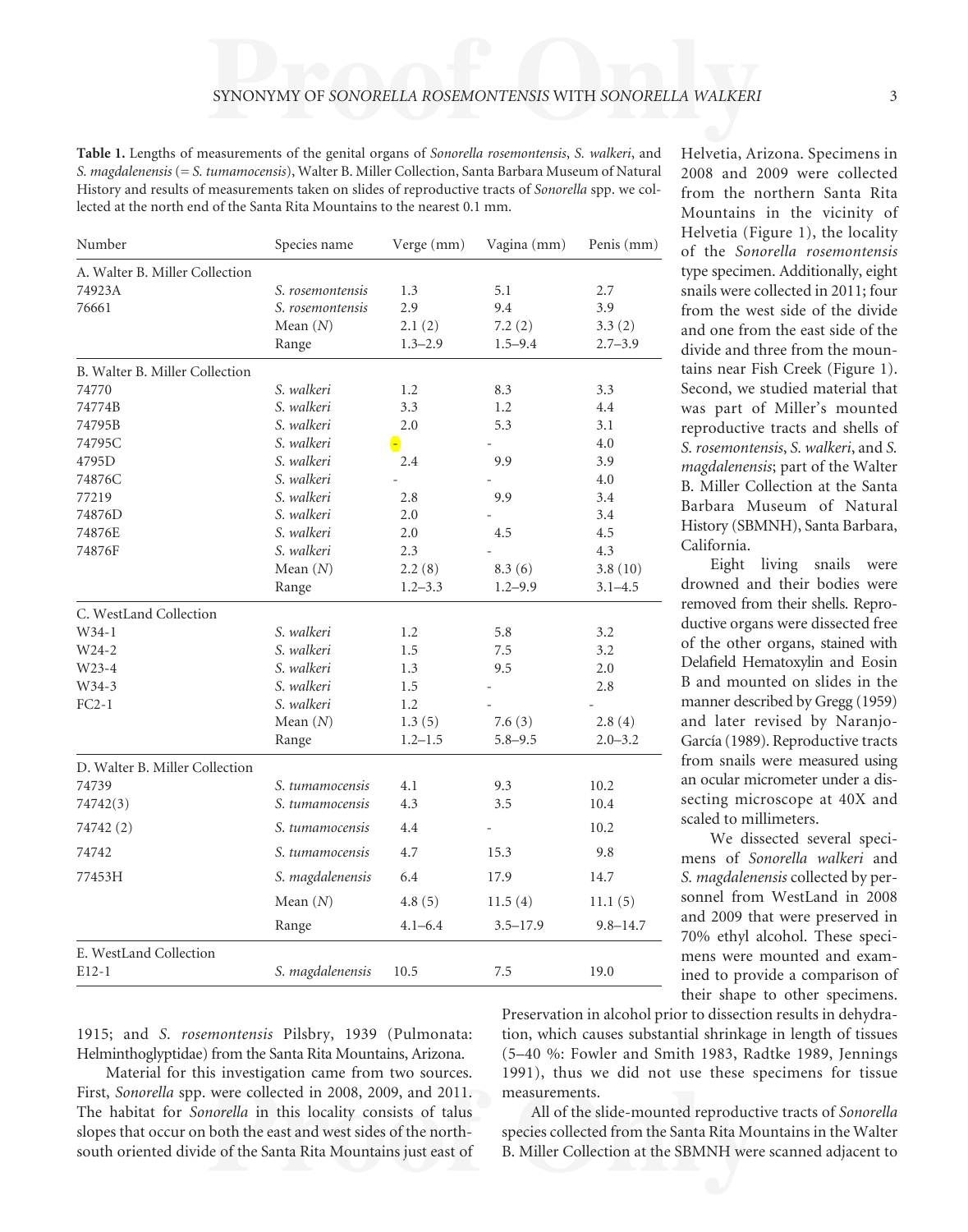### 4 AMERICAN MALACOLOGICAL BULLETIN 30 · 2 · 2012





**Figure 2.** Scanning electron micrograph images of the shells of: **A**) *Sonorella walkeri* (SBMNH 74774) and **B**) *S. rosemontensis* (SBMNH 74923) showing the sculpturing of the embryonic shell.

a millimeter scale. The digital images of the reproductive tracts were examined at the maximum size in which both the reproductive tract and the millimeter scale could be measured from the screen image and lengths of the reproductive structures were scaled to determine actual length in

millimeters. At the same time, numerous shells were photographed, including those of the scanned specimens. In addition, scanning electron micrographs (SEMs), using a Zeiss EVO40 XVP SEM, were taken of the embryonic whorls of a specimen of *Sonorella rosemontensis* and a *S. walkeri* from Miller's collection (SBMNH).

### **RESULTS**

### **Identification of snails**

Two species of *Sonorella* were identified from our mounted specimens: *Sonorella walkeri* and *S. magdalenensis*. The specimens of *S. walkeri* (five mature fresh dissected, two immature fresh dissected, and two alcohol-preserved specimens) had thin verges that narrowed towards the tip with a subterminal pore. Three specimens (one mature fresh dissected and two alcohol preserved) were identified as *S. magdalenensis* based on the larger, spirally plicate and cone-tipped verge (for an illustration of the genitalia of *S. walkeri,* see Pilsbry 1939: 287, Fig 157; for *S. magdalenensis* (as *S. arida)* see pp. 343, Fig 211).

#### **Range**

The collection locations of *Sonorella walkeri* and *S. rosemontensis* are overlapping and continuous throughout the Santa Rita Mountains (Fig. 1). Pilsbry's and Miller's collections of *S. walkeri* are located in the Santa Rita Mountains as far north as Greaterville, Arizona. Ferris collected snails, identified from shells by Pilsbry as *S. rosemontensis*, in Greaterville (ANSP 166642, 118058, 166641, 166639). Snails we collected and identified as *S. walkeri* were found located on both sides of the divide near Helvetia and Rosemont

and from Fish Creek near Greaterville. There is no evidence of allopatric ranges of these two species. The range of *S. magdalenensi*s is also widespread through the Santa Rita Mountains and is sympatric with the range of *S. walkeri* (Figure 1).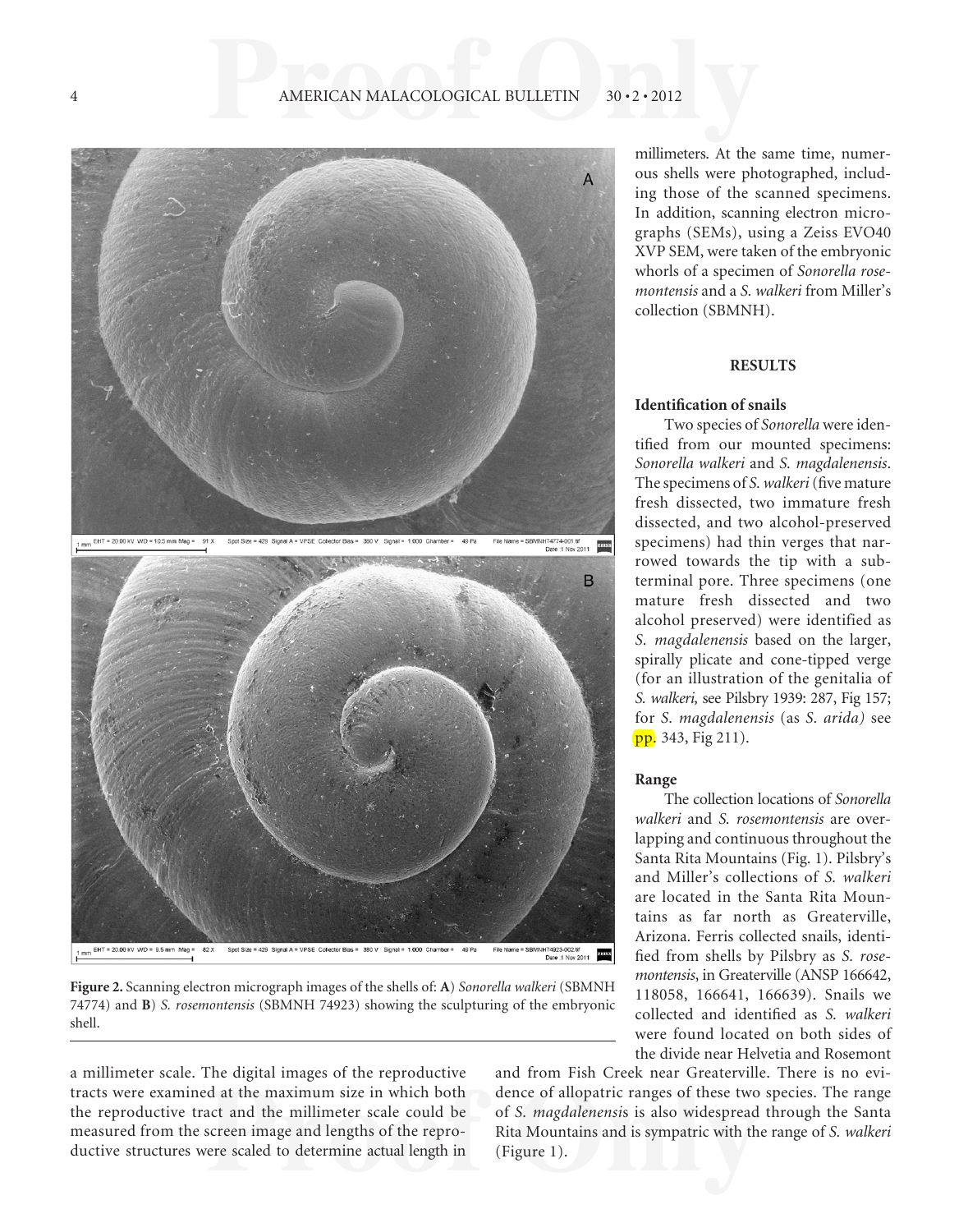#### **Genitalia**

The shape of the verge of *Sonorella walkeri* as illustrated by Pilsbry (1915), Miller (1967), and seen in our specimens is identical to the shape of the verge of the *S. rosemontensis* specimens collected by Miller (1967) and as seen in the examination of his preserved specimens.

The verge of all of these specimens is thin with a pointed tip and possesses a subterminal pore. The verge of these specimens is entirely different from the robust verge described by Pilsbry (1939) for *S. rosemontensis*, which is spirally plicate with a cone-shaped tip, a trait of *S. magdalenensis*. We are not aware of any specimens collected since Pilsbry (1939) named *S. rosemontensis* that have a verge of the shape described therein.

The measurements of the reproductive tracts of *Sonorella walkeri* and *S. rosemontensis* collected and mounted by Miller and those we collected and mounted have completely overlapping ranges of sizes (Table 1). The verges of Miller's *S. walkeri* range in size from 1.2–3.3 mm (nearly a 3-fold difference between the smallest and the largest specimens) and those of *S. rosemontensis* range from  $1.3-2.9$  mm. The lengths of the verge of the five specimens we collected range in size from 1.2–1.5 mm, within the range of Miller's *S. walkeri* specimens. The penis lengths are variable but not as variable as the verge (Table 1). The vagina lengths are much more variable with a nearly six-fold difference (Table 1). There are notable differences in the size of the verge, penis, and vagina and in shell size in the two specimens of *S. rosemontensis* (SBMNH 74923 and 76661) collected by W. B. Miller in very similar, nearby locations about 10 years apart (Table 1).

*Sonorella magdalenensis* has a male anatomy distinctly different from *S. walkeri* and *S. rosemontensis* in Miller's collection and in our specimens. Its verge is more than twice as long on average (Table 1D, 1E), has a cone-shaped tip, and is spirally plicate along its length. We collected three specimens of *S. magdalenensis*. Of the three, one (E12-1), was relaxed and counterstained. It had a verge length of 10.5 mm (Table 1E).

#### **Embryonic shell sculpturing**

Comparison of the scanning electron micrographs of the embryonic whorls of a *Sonorella walkeri* (Fig. 2a) and *S. rosemontensis* (Fig. 2b) show the same features – punctations and spiral lines. Thus, there is no indication that the morphology of the embryonic whorls indicates that these individuals belong to different species.

#### **DISCUSSION**

In 1939, Pilsbry stated of the genus *Sonorella*: "The male genitalia have been much more modified [as opposed to the shells], and the classification of the genus is therefore based upon these organs." Pilsbry 1939: 270). In this paper, we have examined the reproductive tracts of *Sonorella walkeri* and *S. rosemontensis* collected by W. B. Miller and the reproductive tracts that we collected and mounted. There are no discernible differences in the shapes or sizes of the male or female reproductive organs among these specimens. We also examined the embryonic whorls of *S. walkeri* and *S. rosemontensis* and found no discernible differences in the microscopic sculpturing of these shells. Based on these morphological data and the sympatric range of *S. walkeri* and *S. rosemontensis*, we conclude that the names of these species are synonymous. Because *S. walkeri* Pilsbry and Ferris, 1915 has precedence, this name is valid and the name *S. rosemontensis* is a junior objective synonym and therefore is a *nomen nudum* (Mayr 1969).

#### **ACKNOWLEDGMENTS**

We dedicate this paper to Walter B. Miller who was the mentor of JEH and LHG and whose work on *Sonorella* in the southwestern United States has greatly expanded our understanding of the taxonomy and range of these interesting snails. We are very grateful to Paul Valentich-Scott, Curator of Malacology at the Santa Barbara Museum of Natural History, for the invitation to visit the museum and for providing generous assistance to us during our stay. We thank the **Editor** and two anonymous reviewers for numerous helpful suggestions. Funding for this work was provided by Rosemont Copper Company by contract to WestLand Resources, Inc.

#### **LITERATURE CITED**

- Bequaert, J. C. and W. B. Miller. 1973. *The Mollusks of the Arid Southwest, with an Arizona Check List*. University of Arizona Press, Tucson.
- Ferriss, J. H. 1917/1918. Collecting Notes, Stations 1917-18, P2. Unpublished notes in the Academy of Natural Sciences of Philadelphia.
- Fowler, G. M. and S. J. Smith. 1983. Length changes in silver hake (*Merluccius bilinearis*) larvae: Effects of formalin, ethanol, and freezing. *Canadian Journal of Fisheries and Aquatic Sciences* **40**: 866–870.
- Gregg, W. O. 1959. A technique for preparing *in-toto* mounts of molluscan anatomical dissections. *Annual Report of the American Malacological Union* **1958**: 25–39.
- Jennings, S. 1991. The effects of capture, net retention and preservation upon lengths of larval and juvenile bass, *Dicentrarchus labrax* (L.). *Journal of Fish Biology* **38**: 349–357.
- Mayr, E. 1969. *Principles of Systematic Zoology*. McGraw-Hill, New York.